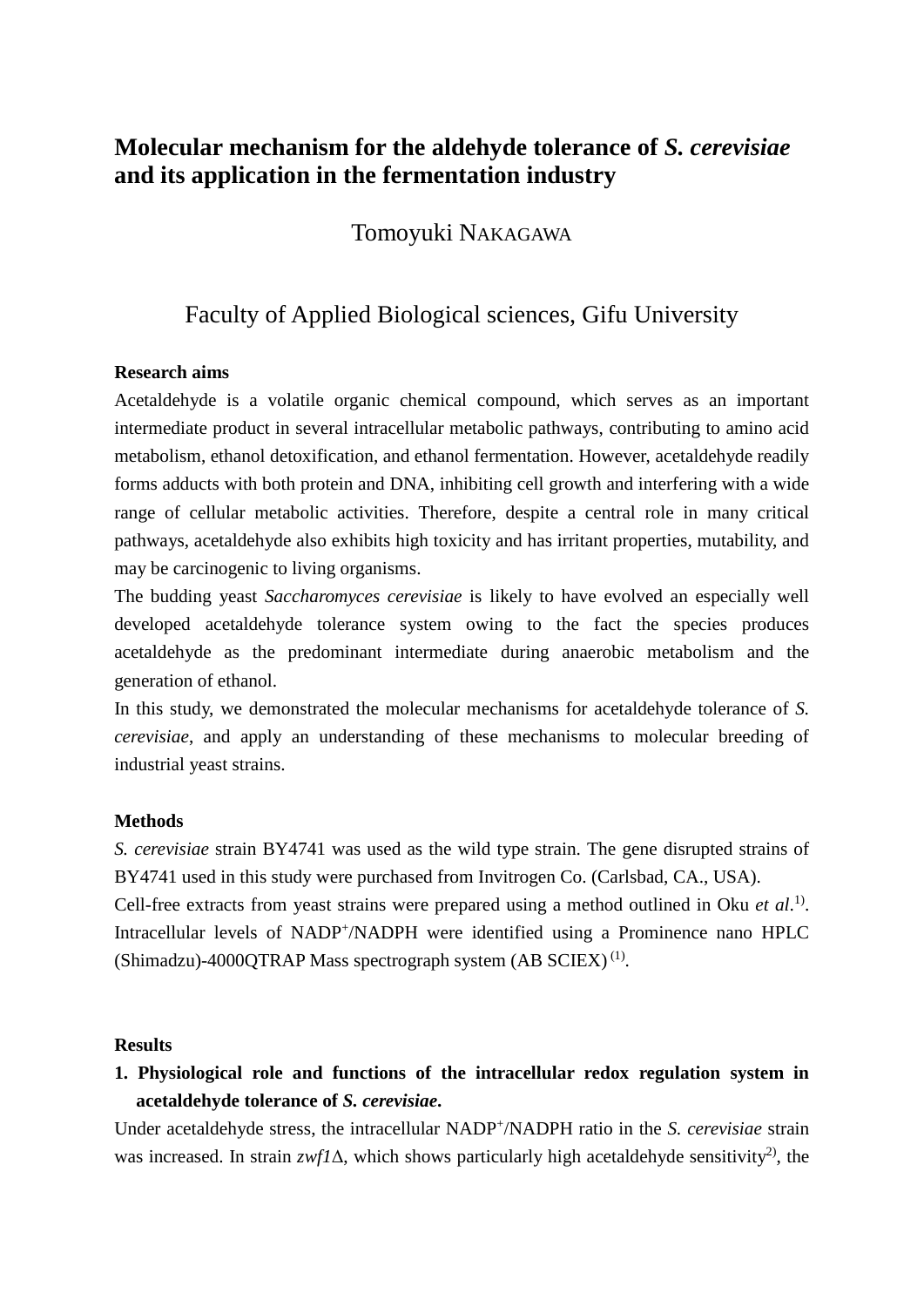NADP<sup>+</sup>/NADPH ratio in the cell was significantly increased under acetaldehyde stress. This indicates that the main function of the pentose phosphate pathway in acetaldehyde tolerance is to supply NADPH to the acetaldehyde tolerance system.

Additionally, under acetaldehyde stress, the intracellular levels of NADP+/NADPH concentrations in *S. cerevisiae* increased. This demonstrates that *S. cerevisiae* not only controls the NADP<sup>+</sup>/NADPH ratio, but also the production of NADP<sup>+</sup>/NADPH under acetaldehyde stress. We observed specific phenotypes in the NADP<sup>+</sup>/NADPH kinase gene-disrupted strains. Strain *pos5*Δ, in which the mitochondrial NADP+/NADPH kinase gene is deleted, showed severe acetaldehyde sensitivity. Strain *yef1*Δ*utr1*Δ, in which cytosolic NADP+/NADPH kinase genes were deleted, also demonstrated acetaldehyde sensitivity. Furthermore, among the NADP<sup>+</sup>/NADPH kinase genes, *YEF1* was found to be acetaldehyde-inducible.

### **2. Physiological roles and functions of the glutathione degradation pathway in acetaldehyde tolerance of** *S. cerevisiae***.**

*S. cerevisiae* has at least three acetaldehyde tolerance pathways, each requiring NADPH for their activities  $(2)$ . These acetaldehyde tolerance pathways include the glutathione (GSH) synthesis and reduction pathways<sup>2)</sup>. We have already demonstrated that GSH forms adducts with acetaldehyde<sup>3)</sup>, briefly reducing acetaldehyde toxicity<sup>3</sup>. However, GSH alone cannot explain the whole mechanism of acetaldehyde tolerance. On the other hand, Anni *et al*. reported that Cys-Gly, a decomposition product from GSH, has an ability to form adducts with acetaldehyde<sup>4)</sup>. We have therefore observed a possible effect that the GSH degrading pathway has on the acetaldehyde tolerance system. Expression of Dug2/Dug3 was up regulated by acetaldehyde stress, and strain *dug2*Δ showed slightly elevated acetaldehyde sensitivity. However, intracellular Cys-Gly level was maintained despite the presence or absence of acetaldehyde.

From these results, it seems that *S. cerevisiae* uses both GSH and Cys-Gly as an acetaldehyde scavenger in the cell, although it is possible that GSH is the primary scavenger, rather than Cys-Gly.

#### **Conclusions**

In this study, we have shown that PPP plays an important role in the acetaldehyde tolerance system of *S. cerevisiae* by supplying NADPH. NAD<sup>+</sup>/NADH kinases also contribute by elevating NADPH levels in the cell. Pos5, a NAD<sup>+</sup>/NADH kinase localized in mitochondria, also has an important function in acetaldehyde tolerance. Mitochondria possess the synthesis pathway for oleic acid, a key component for acetaldehyde tolerance<sup>(2)</sup> and are therefore key organelles in acetaldehyde tolerance.